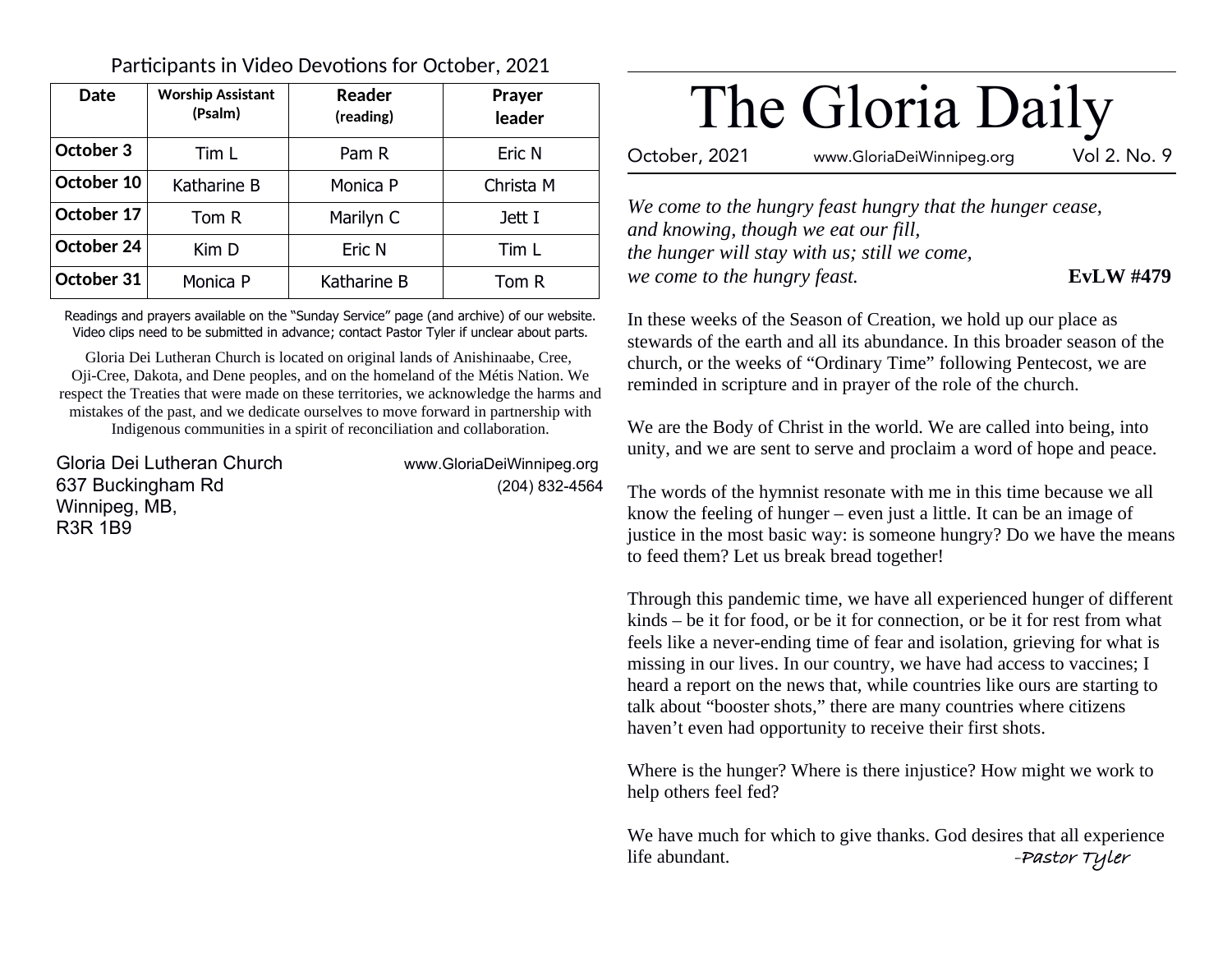## **Considering Resumption of In-Person Worship Services**

A letter was sent out to our membership in the second half of September to lay out a plan for resumption of in-person worship services.

In brief, we intend to try small, indoor, mid-week services starting on Thursday afternoon, October 14<sup>th</sup>.

Attendees need to be fully vaccinated, and need to pre-register. These mid-week services will be video recorded, and parts of those services will be used in our public, online worship which will be available on YouTube by Sunday, each week.

Our in-person gatherings are subject to health orders, based on the risk of virus transmission.

## Wednesdays – 9:30am Virtual Coffee Hour Sundays – 9:30am Bible Study, 10am time of prayer:

-those who are ill

-those who have experienced loss

-those celebrating birthdays, and other good news

To join in these social times, follow the link provided in the e-news. Once per month, our prayer time includes online Eucharist (see calendar) – have some bread and juice ready!

## As Gloria Dei celebrates its

60th Anniversary in 2021...

What memories do you have of the past? What dreams do you have for the future?

Let's share our stories, and hopes!



## What is "National Day for Truth and Reconciliation"?

September 30, 2021 marks the first National Day for Truth and Reconciliation.

The day honours the lost children and Survivors of residential schools, their families and communities. Public commemoration of the tragic and painful history and ongoing impacts of residential schools is a vital component of the reconciliation process.

The creation of this federal statutory holiday was through legislative amendments made by Parliament. On June 3, 2021, Bill C-5, An Act to amend the Bills of Exchange Act, the Interpretation Act and the Canada Labour Code (National Day for Truth and Reconciliation) received Royal Assent.

Both the National Day for Truth and Reconciliation and Orange Shirt Day take place on September 30.

Orange Shirt Day is an Indigenous-led grassroots commemorative day that honours the children who survived Indian Residential Schools and remembers those who did not. This day relates to the experience



of Phyllis Webstad, a Northern Secwpemc (Shuswap) from the Stswecem'c Xgat'tem First Nation, on her first day of school, where she arrived dressed in a new orange shirt, which was taken from her. It is now a symbol of the stripping away of culture, freedom and selfesteem experienced by Indigenous children over generations.

On September 30, we encourage all Canadians to wear orange to raise awareness of the very tragic legacy of residential schools, and to honour the thousands of Survivors.